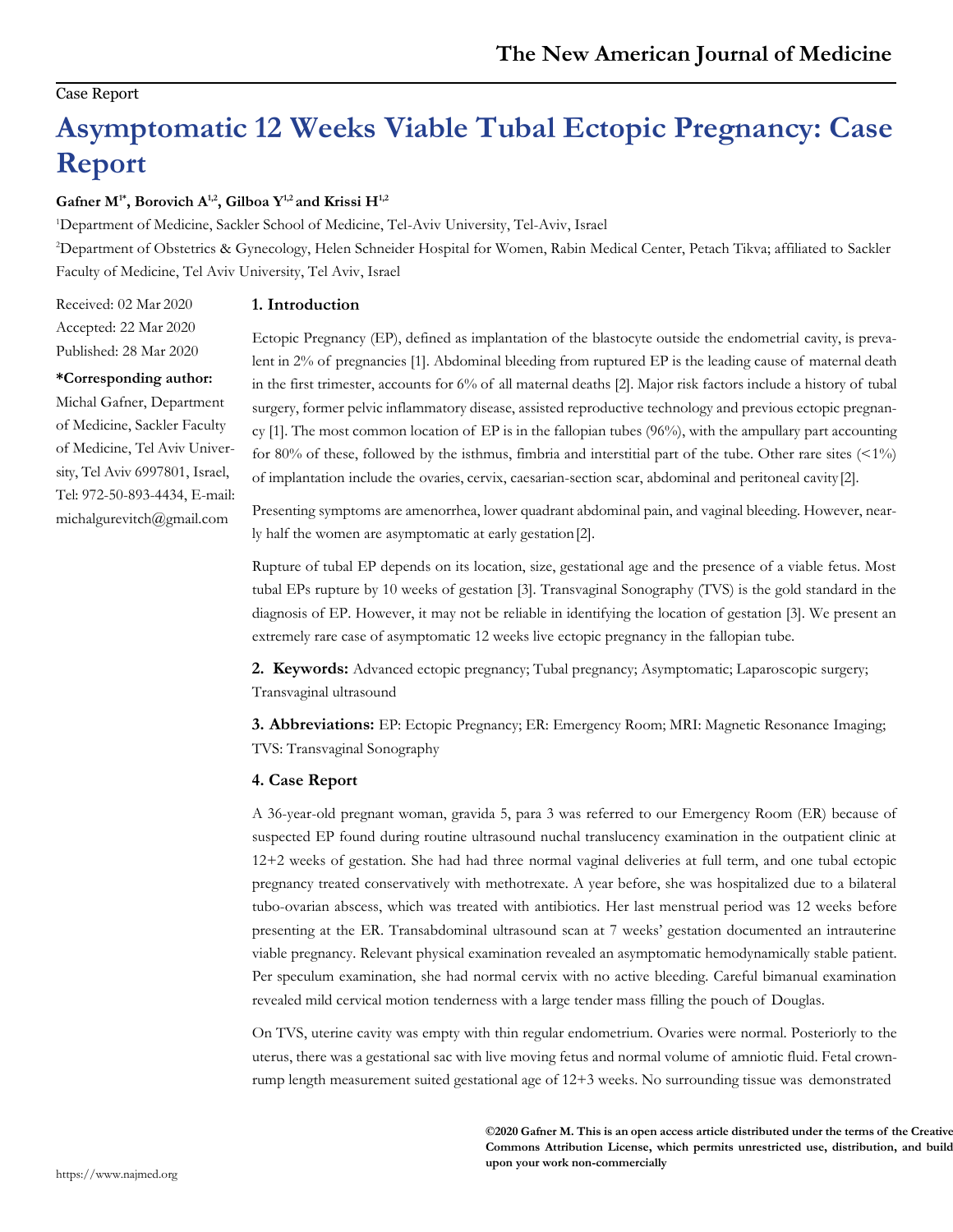around the gestational sac that was adjacent to the right ovary, with no connecting large blood vessels. Both fallopian tubes visualized with normal appearance. There was minimal amount of free fluid in the pouch of Douglas. The total largest diameter of the pregnancy was 9.6 cm. A differential diagnosis of abdominal pregnancy was suggested. Laboratory tests revealed mildly elevated white blood cell count 11.42 k/micl, hemoglobin of 12.3 gr/dL and normal platelet count 173 K/micl. Coagulation profile, liver function and renal chemistry were within normal range.

An exploratory laparoscopy was performed. A very large non-ruptured tubal pregnancy was observed in the distal ampullary region of a very long right fallopian tube (Figure 1A). Right salpingectomy was performed. Left fallopian tube and ovary were normal. Pathology examination of the specimen demonstrated a fallopian tube with an ectopic product of conception, with a fetus consistent with 12 weeks' gestation. Postoperative course was uneventful.

# **5. Discussion**

We report a rare case of non-ruptured tubal pregnancy at 12+3 weeks' gestation, mimicking abdominal pregnancy on ultrasound, in an asymptomatic patient who attended the ER after nuchal translucently ultrasound examination.

Tubal pregnancies beyond 10 weeks of gestation are rare, since symptoms such as abdominal pain and vaginal bleeding usually appear as early as 6 weeks' gestational age, and rupture typically occurs during the first trimester between 5 to 9 weeks' gestation. It is not clear why certain pregnancies do manage to reach an advanced stage, while others rupture early. Several cases of ectopic abdominal, ovarian and cornual pregnancies at second and even third trimesters have been published, yet there is only limited number of cases describing tubal pregnancies beyond 10 weeks' gestation in the literature. Liu et al. [4] described a tubal pregnancy of 14 weeks' gestationmimicking

abdominal pregnancy on ultrasound, similar to our case. They detected the location of the pregnancy on Magnetic Resonance Imaging (MRI) scan and performed embolization via angiography preoperatively. As in our case, Stremick et al. [5] reported a case of tubal pregnancy at 15 weeks' gestation presenting with tubal rupture that was initially misdiagnosed as intra-uterine pregnancy in first-trimester ultrasound. The most reasonable reason for such rare diagnostic inaccuracy is human error.

Early diagnosis allows for conservative treatment with methotrexate [2] which is contraindicated in the cases of impending rupture, requiring urgent surgical treatment. Had the ectopic pregnancy in our case been diagnosed during an earlier scan at 7 weeks' gestation, surgery could have been avoided. TVS is the common practice for diagnosing an ectopic pregnancy. Nevertheless, identifying the site of pregnancy might be a challenge. The sensitivity of initial TVS in the diagnosis of EP is 73.9% with a specificity of 99.9%. Initial sonographic assays fail to diagnose 26% of woman in whom ectopic pregnancy is suspected [3]. Moreover, specific signs for tubal pregnancy in the first trimester such as "tubal ring" are not as reliable in advanced ectopic pregnancies [4].

Adhesions in the abdominal cavity [4], hemoperitoneum, as well as human error [5] were all described as reasons for misdiagnosing the location of advanced tubal EP to an intrauterine or abdominal pregnancy. In our case, rapid fetal growth led to tubal wall thinning and stretching, making it difficult to recognize, and adhesions caused by previous pelvic inflammatory disease deviated the position of the right fallopian tube and led to a sonographic appearance of a gestational sac behind the uterus, mimicking an abdominal pregnancy. Revision of our sonographic images showed agreement with the sonographic signs of advanced tubal pregnancy (rounded well-defined gestational sac, crescent-shaped placenta) suggested by Liu et al. [4] (Figure 1B).



Figure 1A: Laparoscopic view of the ectopic product of conception.

Figure 1B: Sonographic abdominal transverse view of an ectopic pregnancy, with "crescent-shaped" placenta, adjacent to empty uterine cavity.

**Citation:** Gafner M, Asymptomatic 12 Weeks Viable Tubal Ectopic Pregnancy: Case Report. The New American Journal of Medicine. 2020;V1(2):1-3.